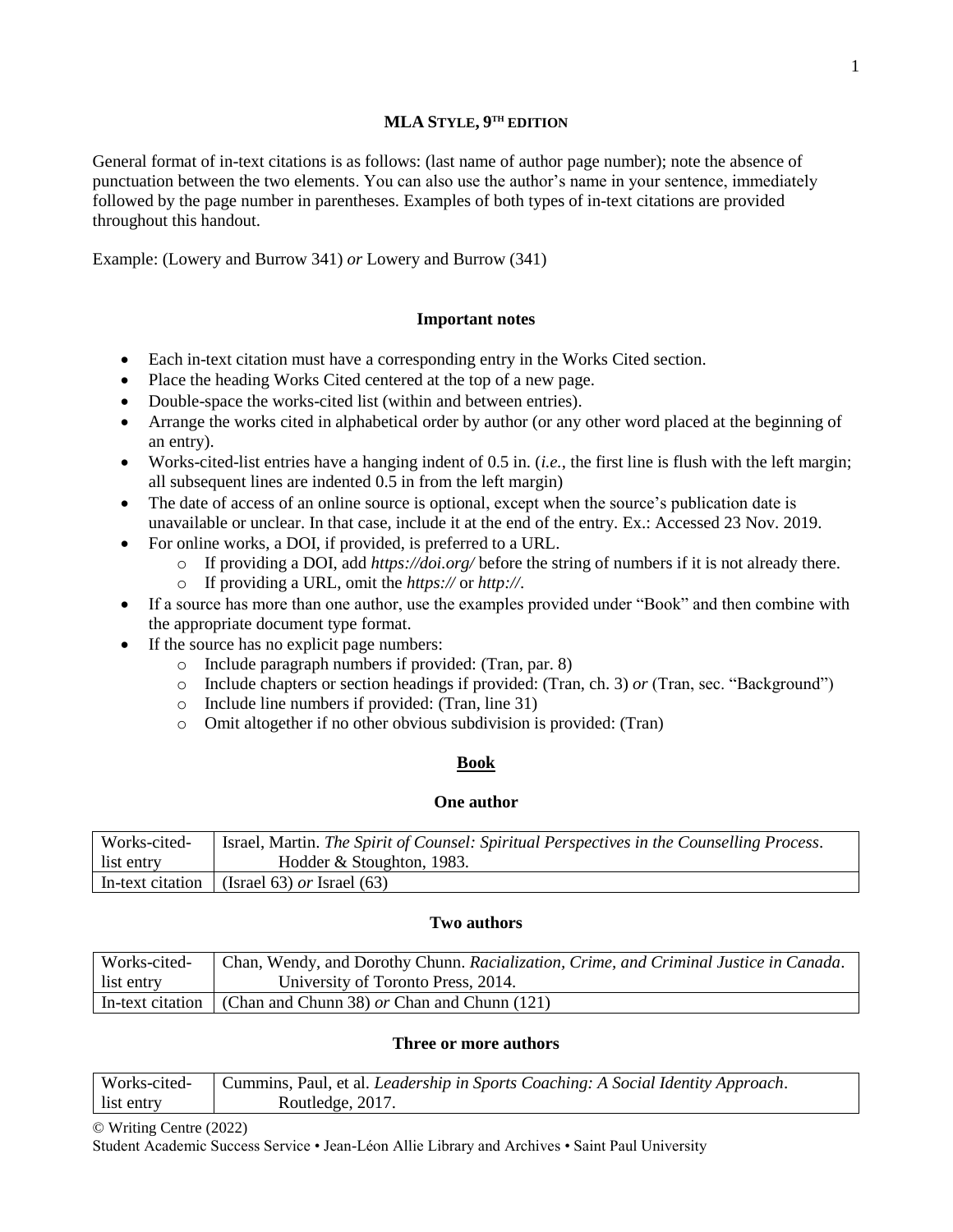## **E-book**

| Works-cited-     | Roberson, Cliff. Juvenile Justice: Theory and Practice. Routledge, 2010. Taylor & Francis |
|------------------|-------------------------------------------------------------------------------------------|
| list entry       | eBooks Complete, https://doi.org/10.4324/9781439813775.                                   |
| In-text citation | (Roberson 97) or Roberson $(112-113)$                                                     |

## **Chapter of an edited book**

| Works-cited-     | Katz, Jerrold J. "The Realm of Meaning." Communication, Language, and Meaning:        |
|------------------|---------------------------------------------------------------------------------------|
| list entry       | <i>Psychological perspectives, edited by George A. Miller, Basic Books, 1973, pp.</i> |
|                  | 36-48.                                                                                |
| In-text citation | (Katz 38-39) or Katz (38-39)                                                          |

# **Translated book**

| Works-cited- | Foucault, Michel. The Birth of the Clinic: An Archeology of Medical Perception. |
|--------------|---------------------------------------------------------------------------------|
| list entry   | Translated by Alan Mark Sheridan, Routledge, 2003.                              |
|              | In-text citation (Foucault 39) or Foucault (108)                                |

## **Journal article**

### **From a database with a DOI**

| Works-cited-     | Lowery, Patrick G. and John D. Burrow. "Concentrated Disadvantage, Racial Disparities, |
|------------------|----------------------------------------------------------------------------------------|
| list entry       | and Juvenile Institutionalization within the Context of Attribution Theory."           |
|                  | Criminal Justice Studies, vol. 32, no. 4, 2019, pp. 330-55. Taylor & Francis           |
|                  | Online, https://doi.org/10.1080/1478601X.2019.1660964.                                 |
| In-text citation | (Lowery and Burrow 334) or Lowery and Burrow (336-37)                                  |
|                  |                                                                                        |
| Worke oited      | Dodgers, Bookel E at al. "A Natural: Approach to Esting Disorder Symptomatology: Do    |

| Works-cited-     | Rodgers, Rachel F., et al. "A Network Approach to Eating Disorder Symptomatology: Do |
|------------------|--------------------------------------------------------------------------------------|
| list entry       | Desire for Thinness and Fear of Gaining Weight Play Unique Roles in the              |
|                  | Network?" Body Image, vol. 27, 2018, pp. 1-9. Elsevier ScienceDirect Journals        |
|                  | <i>Complete, https://doi.org/10.1016/j.bodyim.2018.07.004.</i>                       |
| In-text citation | (Rodgers et al. 8) <i>or</i> Rodgers et al. (8)                                      |

# **From an online journal's website, no DOI**

| Works-cited-     | Bonn, Maria, et al. "Innovation Through Collaboration in Humanities Research." Digital |
|------------------|----------------------------------------------------------------------------------------|
| list entry       | <i>Humanities Quarterly, vol.</i> 15, no. 15, 2021,                                    |
|                  | www.digitalhumanities.org/dhq/vol/15/4/000597/000597.html.                             |
| In-text citation | (Bonn et al. 8) <i>or</i> Bonn et al. $(8)$                                            |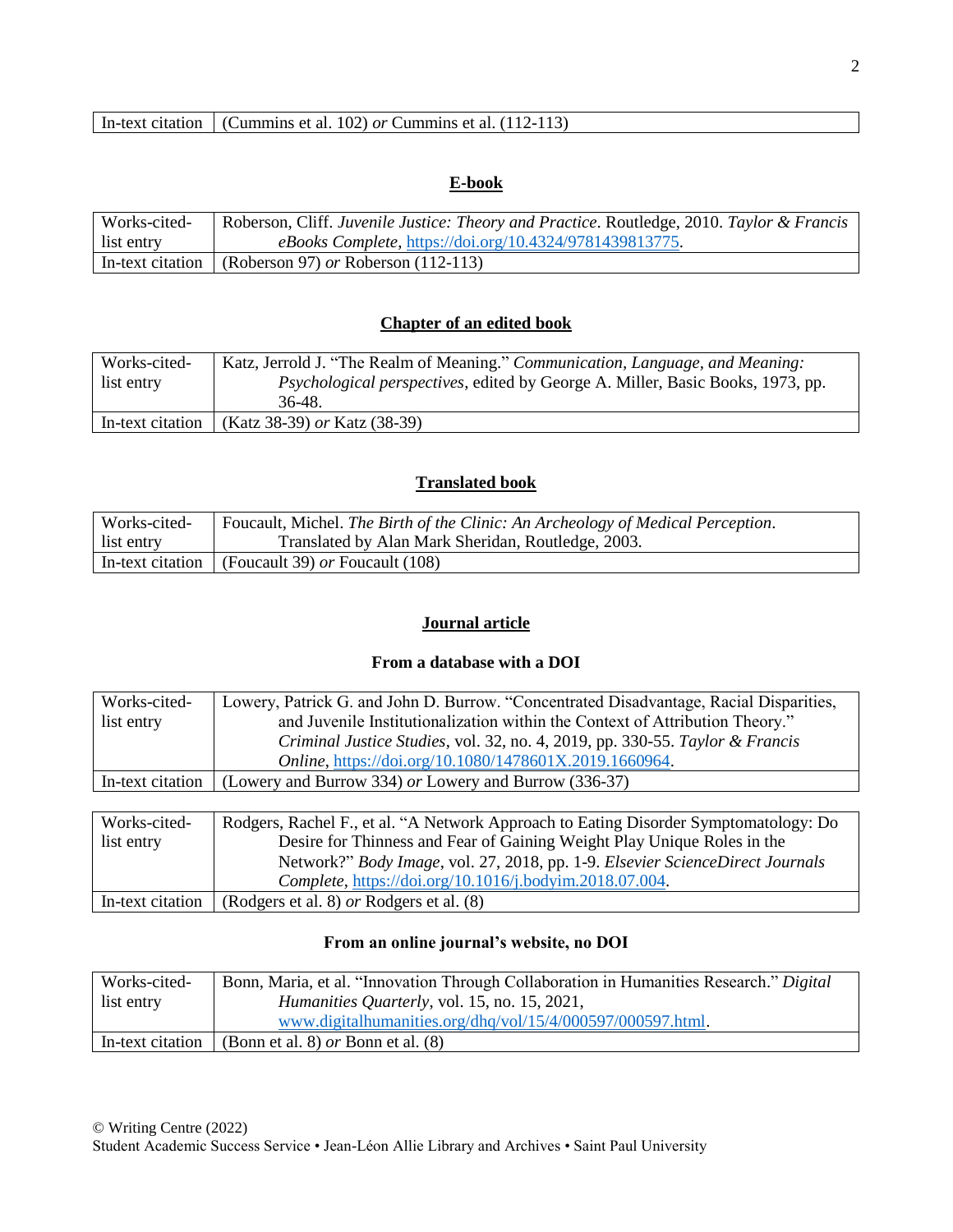## **Newspaper or news website article**

*Use this format for articles from newspapers, news websites, and online magazines (Ottawa Citizen, New York Times, CNN, HuffPost, BBC News, CBC News, Radio-Canada, The Atlantic, Macleans, etc.).*

| Works-cited-     | Nicholson, Katie. "'Barriers' in Canada's Legal System Complicating Fight to End |
|------------------|----------------------------------------------------------------------------------|
| list entry       | Domestic Violence." CBC News, 9 Mar. 2020, www.cbc.ca/news/barriers-in-          |
|                  | canada-s-legal-system-complicating-fight-to-end-domestic-violence-1.5488510.     |
| In-text citation | (Nicholson) <i>or</i> Nicholson                                                  |

# **Dictionary or encyclopedia**

### **Online**

| Works-cited-     | "Media." Merriam-Webster, www.merriam-webster.com/dictionary/media. Accessed Jan. |
|------------------|-----------------------------------------------------------------------------------|
| list entry       | 28. 2022.                                                                         |
| In-text citation | ("Media") or The term "media" is defined as                                       |

#### **Print**

| Works-cited- | "Psychology." Canadian Oxford Dictionary, 2 <sup>nd</sup> ed., Oxford University Press, 2004, p. |
|--------------|--------------------------------------------------------------------------------------------------|
| list entry   | 408.                                                                                             |
|              | In-text citation $\int$ ("Psychology") <i>or</i> The term "psychology" is defined as             |

### **Thesis or dissertation**

| Works-cited-<br>list entry | Max, Alyssa. The Experiences of Individuals with Psychological Disabilities in Attending<br>Counselling: A Phenomenological Investigation. 2017. University of Ottawa,<br>master's thesis. $uO$ Research, |
|----------------------------|-----------------------------------------------------------------------------------------------------------------------------------------------------------------------------------------------------------|
|                            | ruor.uottawa.ca/bitstream/10393/37047/5/Max Alyssa 2017 thesis.pdf.                                                                                                                                       |
| In-text citation           | (Max 113) or Max $(65)$                                                                                                                                                                                   |

### **Government publication or report**

*When a document is published by an agency or organization that is also its author, begin the entry with the title of the document followed by the name of the agency or organization (see first example below).*

| Works-cited-     | Canada's Black Population: Education, Labour and Resilience. Statistics Canada, 25 Feb. |
|------------------|-----------------------------------------------------------------------------------------|
| list entry       | 2020, www150.statcan.gc.ca/n1/en/pub/89-657-x/89-657-x2020002-                          |
|                  | $eng.pdf?st=v7OEaeqo.$                                                                  |
| In-text citation | (Statistics Canada 18) or Statistics Canada (12)                                        |
|                  |                                                                                         |
| Works-cited-     | Páez Silva, Alejandro. A. The French Language in Ontario, 2001 to 2016: Facts and       |
| list entry       | <i>Figures</i> Statistics Canada 16 Oct 2019 www.150 statean gc $ca/n1/nub/89-657-$     |

| list entry | Figures. Statistics Canada, 16 Oct. 2019, www150.statcan.gc.ca/n1/pub/89-657- |
|------------|-------------------------------------------------------------------------------|
|            | $x/89-657-x2019012$ -eng.pdf.                                                 |
|            | In-text citation   (Páez Silva 4) <i>or</i> Páez Silva (4)                    |

© Writing Centre (2022)

Student Academic Success Service • Jean-Léon Allie Library and Archives • Saint Paul University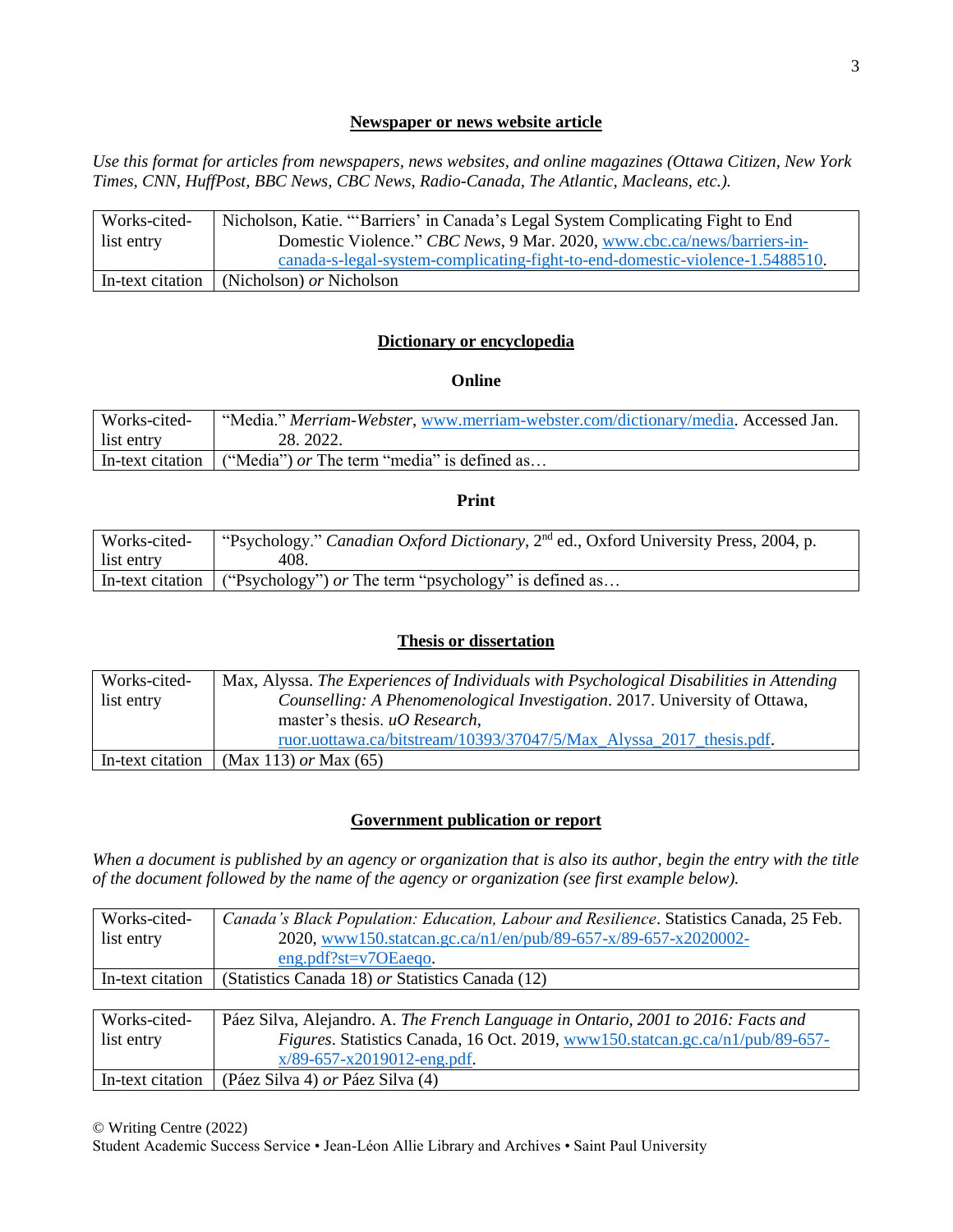## **Webpage (general, institutional, or organizational)**

*When a webpage is published by an organization or institution that is also its author, begin the entry with the title of the webpage followed by the name of the organization or institution (see the two examples below).*

| Works-cited-     | "Immunization Coverage." World Health Organization, 6 Dec. 2019,                    |
|------------------|-------------------------------------------------------------------------------------|
| list entry       | www.who.int/en/news-room/fact-sheets/detail/immunization-coverage.                  |
| In-text citation | ("Immunization Coverage") or According to "Immunization Coverage," most children do |
|                  | not                                                                                 |

| Works-cited- | "Services." Saint Paul University, www.ustpaul.ca/en/jean-leon-allie-omi-library- |
|--------------|-----------------------------------------------------------------------------------|
| list entry   | services 474 273.htm. Accessed 6 Apr. 2020.                                       |
|              | In-text citation $\int$ ("Services") <i>or</i> In "Services," the library states  |

### **Blog post**

| Works-cited- | Kennedy, Carmen. "12 Contemporary Black Authors to Celebrate." <i>Grammarly</i> , 7 Feb. |
|--------------|------------------------------------------------------------------------------------------|
| list entry   | 2022, www.grammarly.com/blog/black-authors/                                              |
|              | In-text citation (Kennedy) or Kennedy mentions                                           |

## **Course lecture or PowerPoint slides**

| Works-cited- | "Slides on the history of conflict studies." Introduction to Conflict Studies, taught by Jean-                                  |
|--------------|---------------------------------------------------------------------------------------------------------------------------------|
| list entry   | François Rioux. <i>Brightspace</i> , Saint Paul University, 19 Jan. 2022,                                                       |
|              | www.uottawa.brightspace.com.                                                                                                    |
|              | In-text citation $\int$ ("History of conflict studies") <i>or</i> In a lecture on the history of the field of conflict studies, |
|              | Rioux stated                                                                                                                    |

### **Tweet**

*If an author's online handle is similar to their account name, you can omit their handle (see example below); otherwise, supply the handle in square brackets after their name. This is followed by the text of the publication in its entirety in quotation marks.*

| Works-cited-     | Obama, Barack. "55 years ago, when a group of civil rights organizers crossed the |
|------------------|-----------------------------------------------------------------------------------|
| list entry       | Edmund Pettus Bridge, they carried America with them. Today, let's honor that     |
|                  | legacy by continuing their work to protect and exercise our foundational right to |
|                  | vote." Twitter, 7 Mar. 2020,                                                      |
|                  | twitter.com/BarackObama/status/1236310244508254208.                               |
| In-text citation | (Obama) or In a tweet, Obama stated                                               |